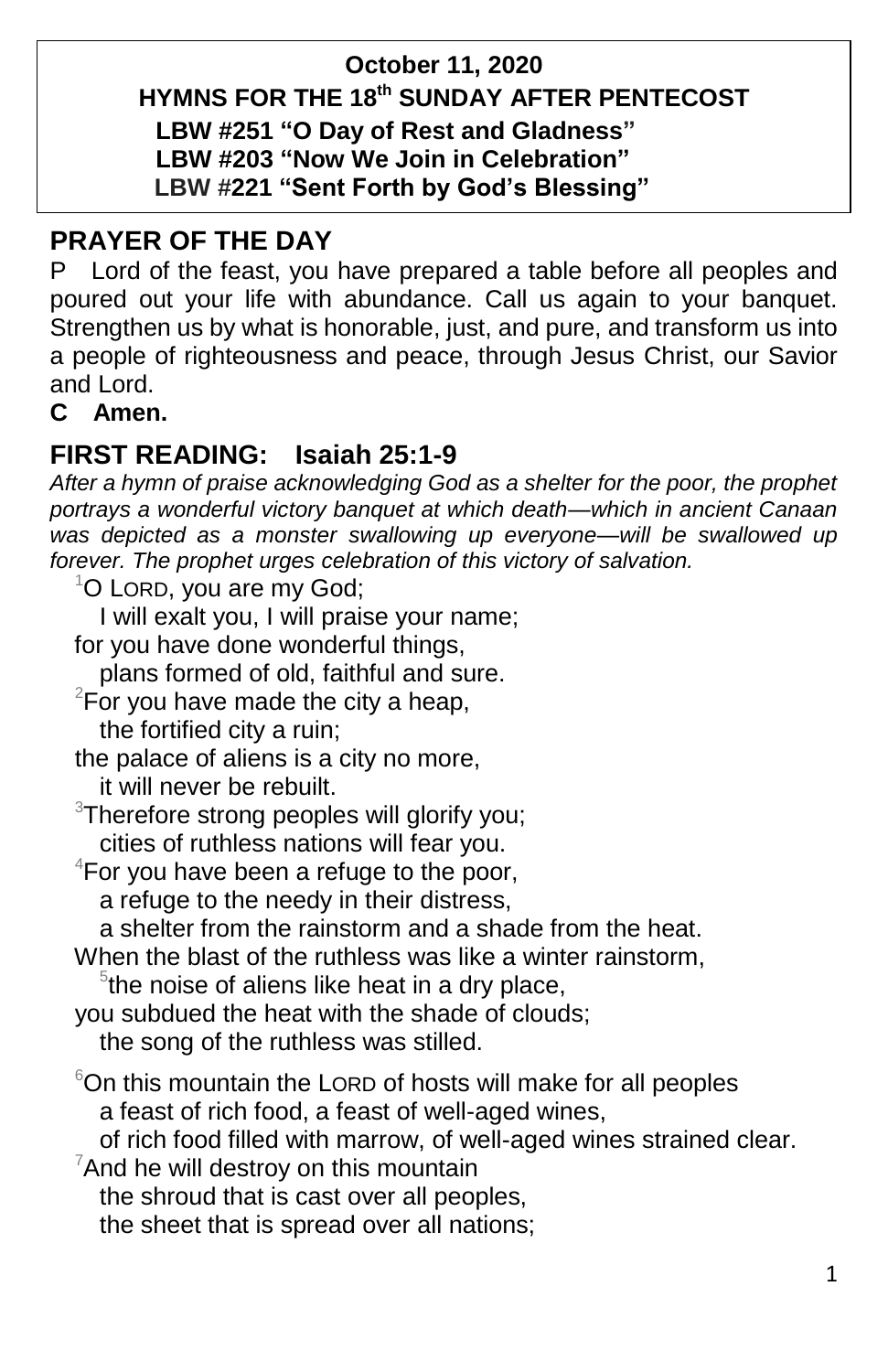$8$ he will swallow up death forever.

Then the Lord GOD will wipe away the tears from all faces, and the disgrace of his people he will take away from all the earth, for the LORD has spoken.

 $9$ It will be said on that day,

Lo, this is our God; we have waited for him, so that he might save us. This is the LORD for whom we have waited;

let us be glad and rejoice in his salvation.

# **PSALM: Psalm 23**

 *R You prepare a table before me, and my cup is running over. (Ps. 23:5)*  $1$ The LORD is my shepherd;

I shall not be in want.

#### <sup>2</sup>**The LORD makes me lie down in green pastures and leads me beside still waters.**

<sup>3</sup>You restore my soul, O LORD,

and guide me along right pathways for your name's sake.

<sup>4</sup>**Though I walk through the valley of the shadow of death, I shall fear no evil; for you are with me;** 

 **your rod and your staff, they comfort me.** *R*

 $5$ You prepare a table before me in the presence of my enemies; you anoint my head with oil, and my cup is running over.

<sup>6</sup>**Surely goodness and mercy shall follow me all the days of my life, and I will dwell in the house of the LORD forever.** *R*

# **SECOND READING: Philippians 4:1-9**

*Though writing from prison and facing an uncertain future, Paul calls on the Philippians to rejoice and give thanks to God no matter what the circumstance. God's peace is with us and binds together our hearts and minds in Jesus Christ, especially when things around us do not seem peaceful.*

 $1$ My brothers and sisters, whom I love and long for, my joy and crown, stand firm in the Lord in this way, my beloved.

 $2$ I urge Euodia and I urge Syntyche to be of the same mind in the Lord. <sup>3</sup>Yes, and I ask you also, my loyal companion, help these women, for they have struggled beside me in the work of the gospel, together with Clement and the rest of my co-workers, whose names are in the book of life.

 ${}^{4}$ Rejoice in the Lord always; again I will say, Rejoice.  ${}^{5}$ Let your gentleness be known to everyone. The Lord is near. <sup>6</sup>Do not worry about anything, but in everything by prayer and supplication with thanksgiving let your requests be made known to God.  $7$ And the peace of God, which surpasses all understanding, will guard your hearts and your minds in Christ Jesus.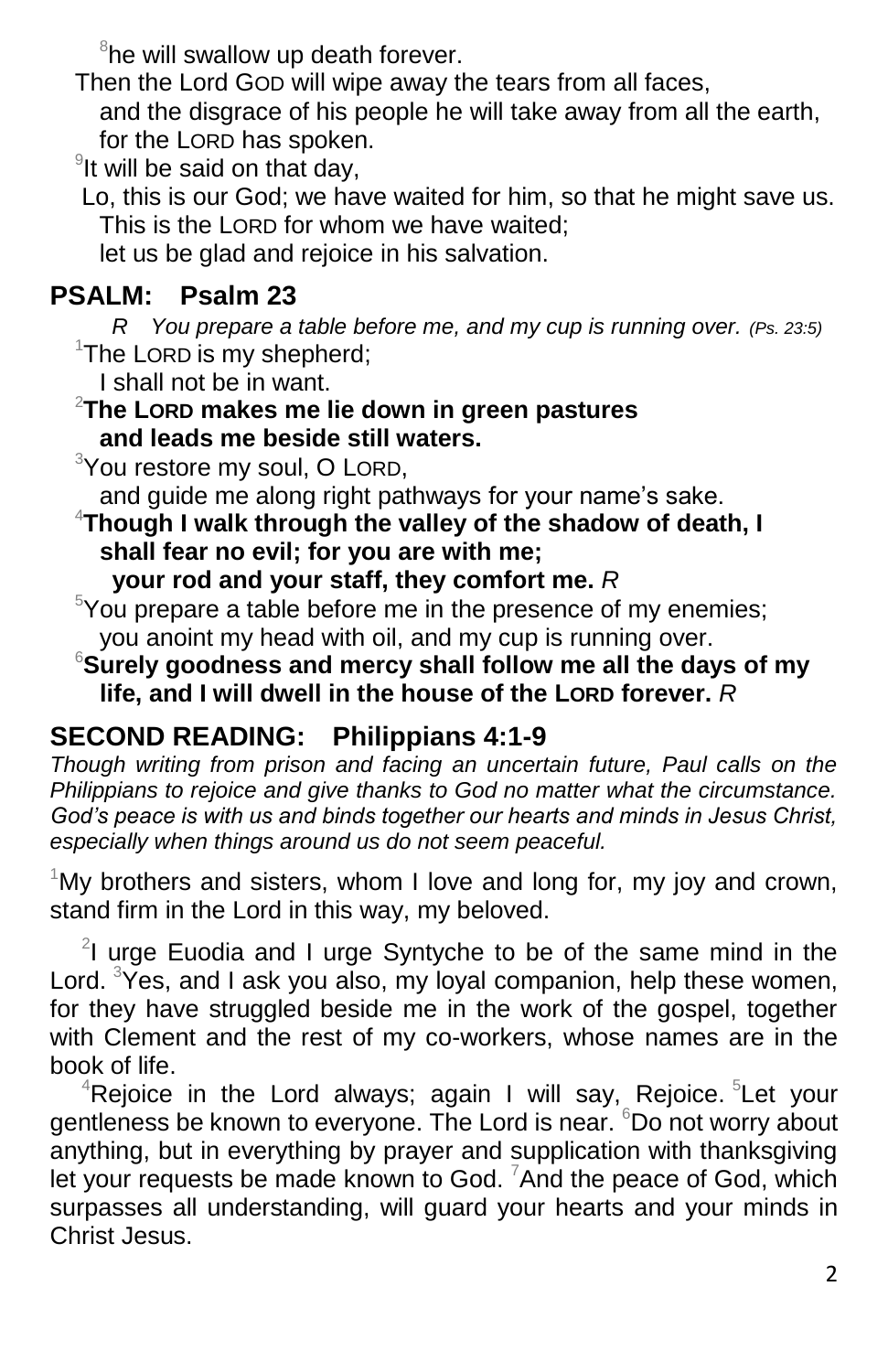${}^8$ Finally, beloved, whatever is true, whatever is honorable, whatever is just, whatever is pure, whatever is pleasing, whatever is commendable, if there is any excellence and if there is anything worthy of praise, think about these things. <sup>9</sup>Keep on doing the things that you have learned and received and heard and seen in me, and the God of peace will be with you.

## **GOSPEL: Matthew 22:1-14**

*Jesus tells a parable indicating that the blessings of God's kingdom are available to all, but the invitation is not to be taken lightly.*

 $1$ Once more Jesus spoke to them in parables, saying:  $2$  The kingdom of heaven may be compared to a king who gave a wedding banquet for his son.  $3$ He sent his slaves to call those who had been invited to the wedding banquet, but they would not come.  $4$ Again he sent other slaves, saying, 'Tell those who have been invited: Look, I have prepared my dinner, my oxen and my fat calves have been slaughtered, and everything is ready; come to the wedding banquet.<sup>5</sup> But they made light of it and went away, one to his farm, another to his business,  $6$  while the rest seized his slaves, mistreated them, and killed them. <sup>7</sup>The king was enraged. He sent his troops, destroyed those murderers, and burned their city.  $8$ Then he said to his slaves, 'The wedding is ready, but those invited were not worthy. <sup>9</sup>Go therefore into the main streets, and invite everyone you find to the wedding banquet.<sup>' 10</sup>Those slaves went out into the streets and gathered all whom they found, both good and bad; so the wedding hall was filled with guests.

 $114$ <sup>But</sup> when the king came in to see the guests, he noticed a man there who was not wearing a wedding robe,  $12$  and he said to him, 'Friend, how did you get in here without a wedding robe?' And he was speechless. <sup>13</sup>Then the king said to the attendants, 'Bind him hand and foot, and throw him into the outer darkness, where there will be weeping and gnashing of teeth.'  $14$  For many are called, but few are chosen."

## **PRAYERS OF INTERCESSION**

P With confidence in God's grace and mercy, let us pray for the church, the world, and all those in need.

## *A brief silence.*

A Gracious host, fill your church with a spirit of joyous hospitality. We pray for bishops, teachers, church leaders, and all children of God as they invite others to your table of boundless grace. Lord, in your mercy,

#### **C hear our prayer.**